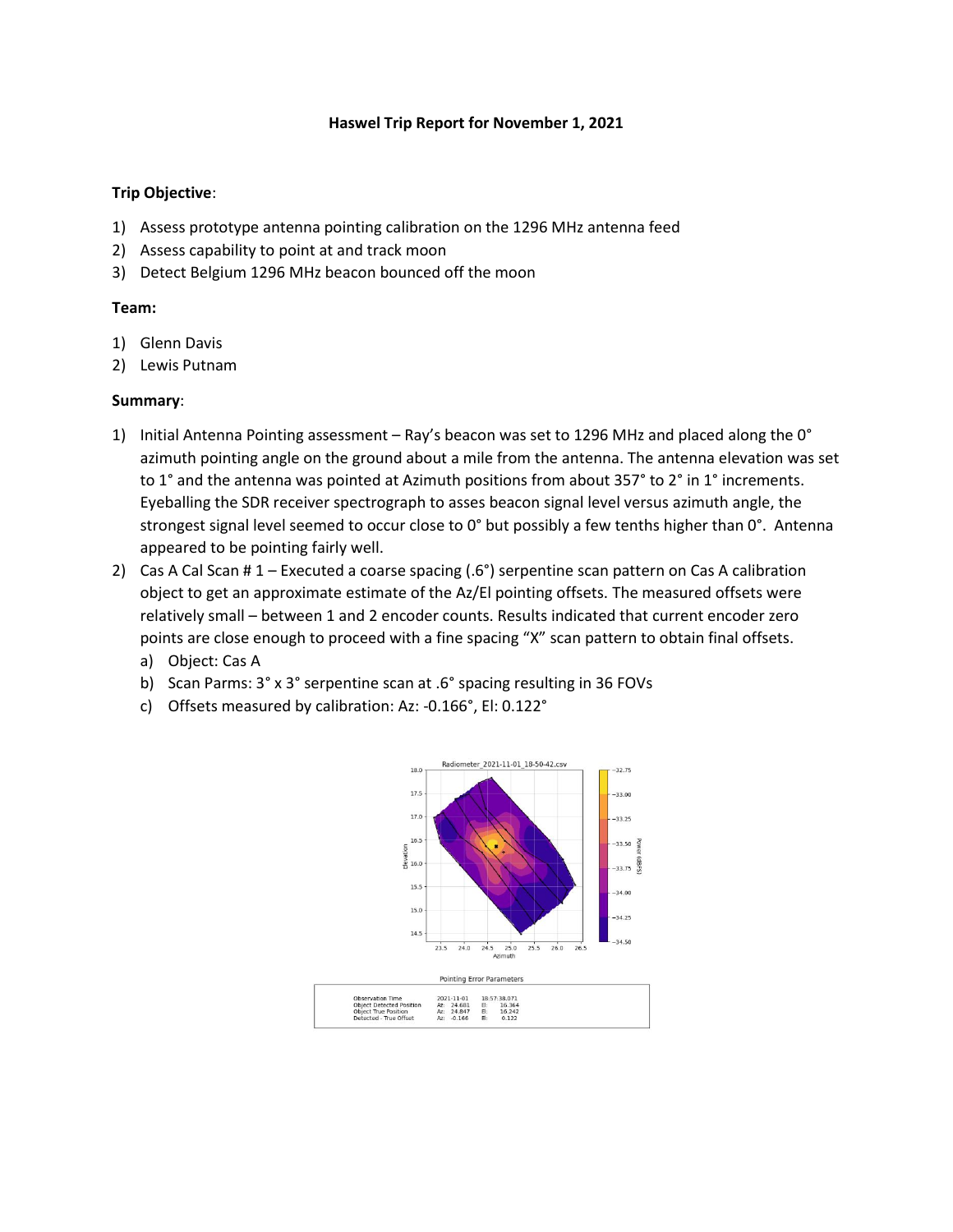- 3) Cas A Cal Scan # 2 Executed a fine spacing (.3°) "X" scan pattern on Cas A calibration object to get fine estimate of the Az/El pointing offsets. The measured offsets were consistent with offsets from Cal Scan #1 and assessed to be a good basis for updating the encoder zero points.
	- a) Object: Cas A
	- b) Scan Parms: 3° x 3° "X" scan pattern at .3° spacing resulting in 16 FOVs
	- c) Offsets measured by calibration: Az: -0.091°, El: 0.194°



- 4) Updated Az / El axis encoder zero points based on offsets from Cas A Cal Scan #2
	- a) Az encoder zero point of 1958 updated to 1959
	- b) El encoder zero point of 3584 updated to 3582
- 5) Cas A Cal Scan #3 Re-executed same scan pattern as Cal Scan #2 after update of encoder zero points to assess effects of encoder zero points update. Measured offsets were less than 1 encoder count and assessed to be "good to go".
	- a) Object: Cas A
	- b) Scan Parms: 3° x 3° "X" scan pattern at .3 deg spacing resulting in 16 scan positions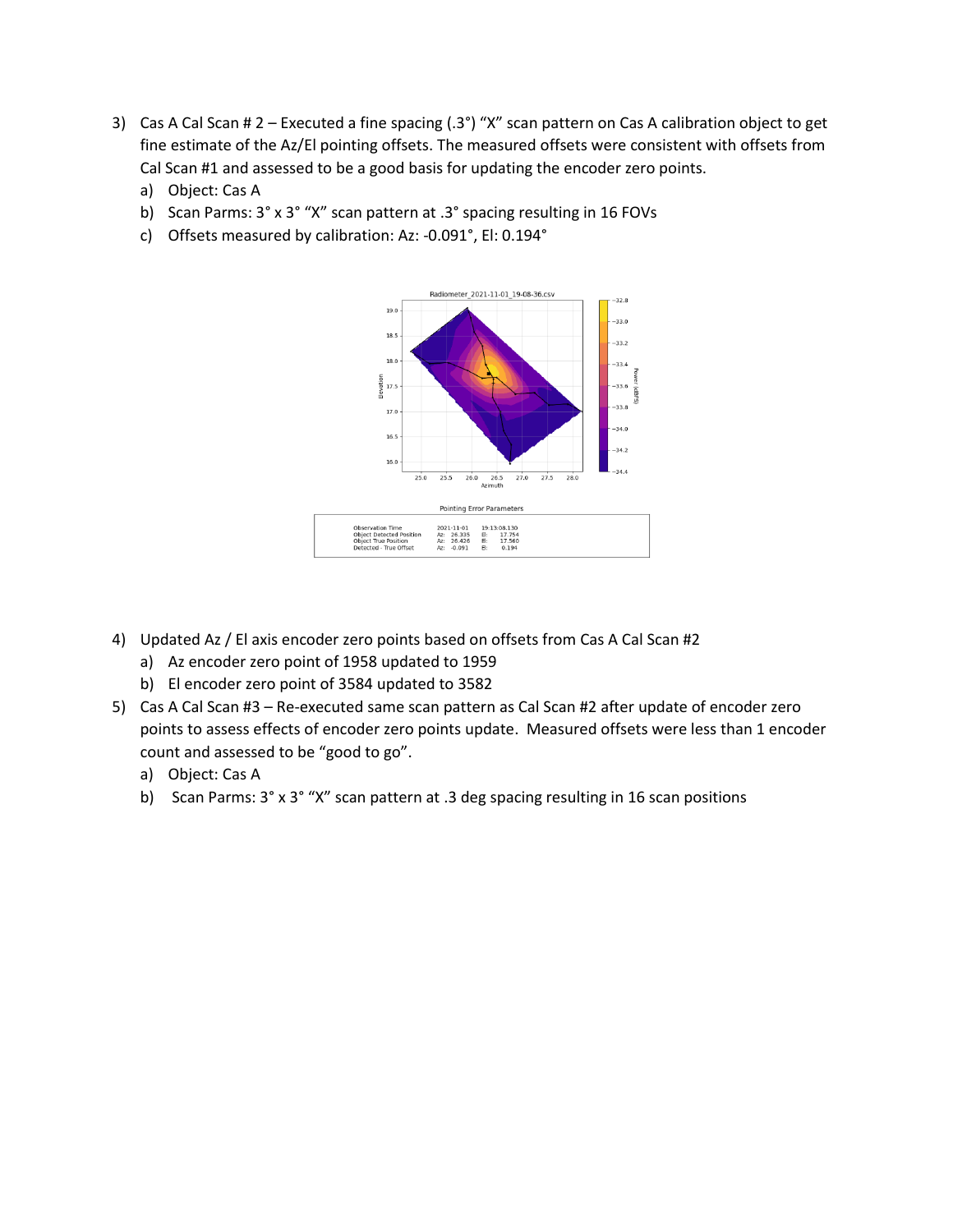c) Offsets measured by calibration: Az: 0.030°, El: 0.008°



- 6) Moon Detection The moon has a signal power level at 1296 MHz that is significantly higher than sky background signal level and thus the moon should be detectable in a scan about the moon. Based on this, a scan about the moon was performed to assess if the moon could be detected and the moon position be determined accurately. The moon was clearly seen in the scan and the Az/El offsets computed from the scan were within an encoder count or two of the calibration scans on Cas A.
	- a) Object: Moon
	- b) Scan Parms: 2° x 2° "X" scan pattern at .3 deg spacing resulting in 16 scan positions.
	- c) Offsets measured by calibration: Az: 0.099°, El: -0.175°

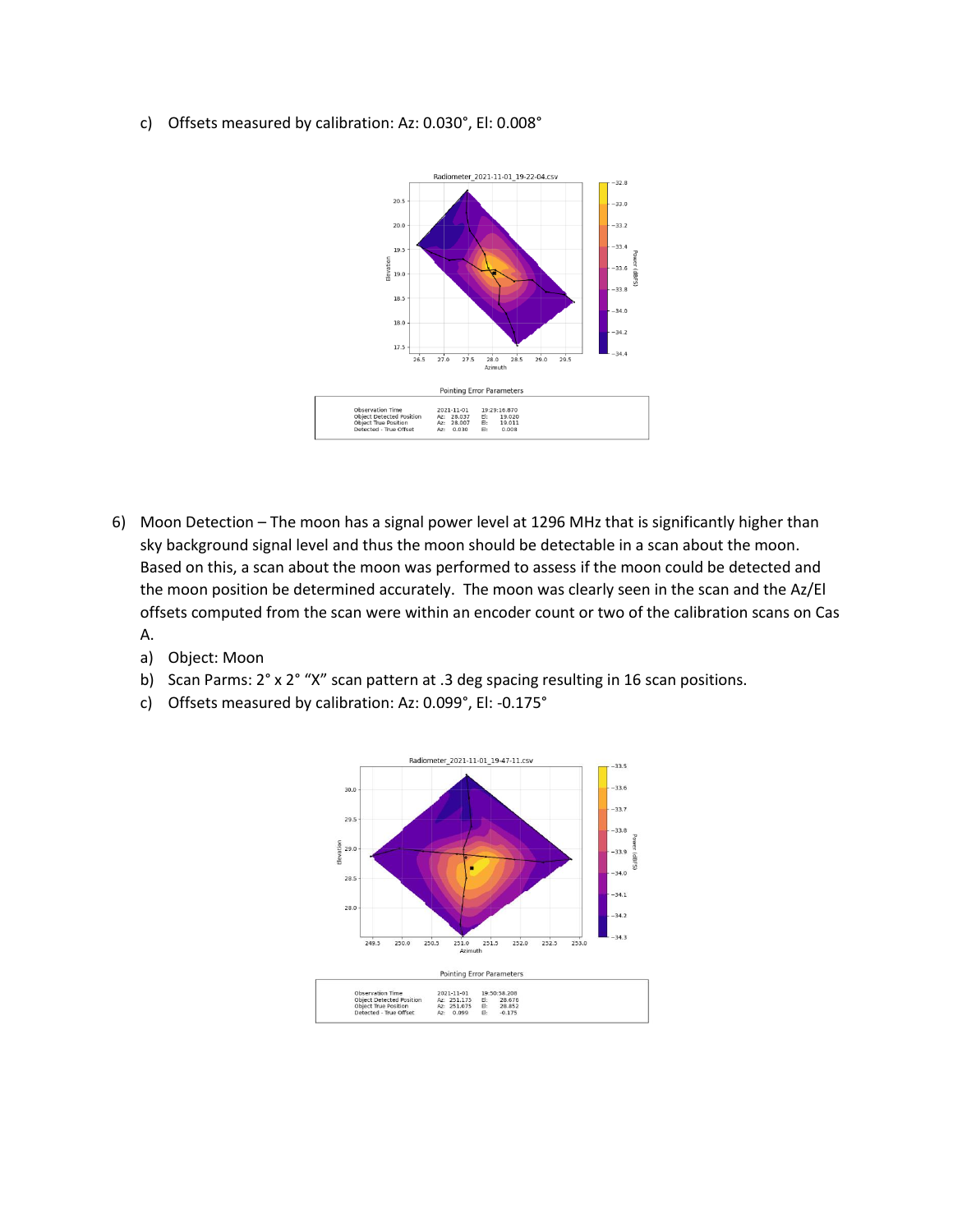7) Moon Track Test – The previous test demonstrated that the moon could be detected at 1296 MHz. The ability to detect the moon was then used to assess if the antenna can be accurately tracked on the moon. In this test, the antenna was slewed to point at and track the moon using the system 1 operator console moon tracking capability. The SDR receiver radiometer strip chart capability was used to determine and monitor "Total Signal" power at 1296 MHz / 10 MHz bandwidth during the slew to and tracking of the moon. During the test, the radiometer total power reading was relatively constant during slew across sky background to moon and then ramped up to a higher level when the antenna was pointing at the moon (see following figure). The radiometer power reading remained fairly constant at the higher-level during tracking of the moon. This test indicates that antenna can be pointed at and track the moon is quite well.



8) 1296 Beacon Bounced off of Moon - We looked for the 1296 beacon while tracking the moon per Dan/Ray's suggestion. We did have a narrow spike at 1296 well above noise level while tracking moon. However, we also saw this spike while antenna was not pointing at the moon. Thinking this might be a DC offset spike, we shifted the SDR center frequency slightly off of 1296 MHz to several different frequencies within a few MHz of 1296 to determine if this spike was a DC spike. The spike moved from the center of the spectrograph when the center frequency was shifted indicating that the spike was not a DC offset but an actual signal. See Figure below. At this point, it is not clear what the 1296 spike is.